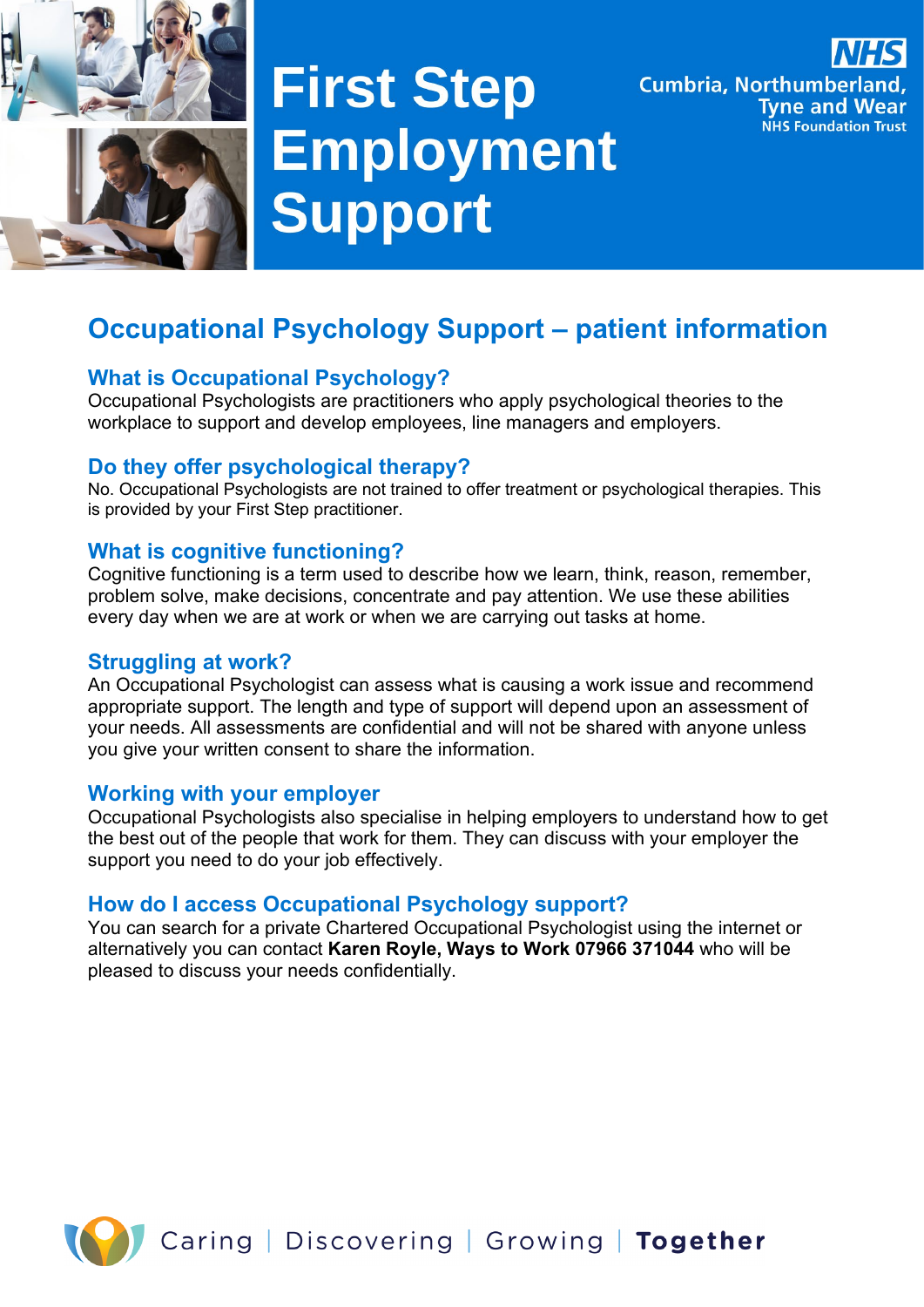# **Funding**

You can apply for funding to meet the costs of an assessment and subsequent support through the UK Government Access to Work scheme. <https://www.gov.uk/access-to-work/apply> or telephone 0800 121 7479

Once you've made your application an Access to Work Advisor will arrange to call you to discuss your needs and the type of help you are requesting. Please ask the Access to Work Advisor to speak to your First Step Employment Advisor who can provide them with further detail about your needs

Our telephone number is 0300 123 9122

# **Confidentiality**

We promise to use your information fairly and legally, and in line with local and national policies. You have a right to understand how your information is used and you can request a copy of the information we hold about you at any time. First Step Practitioners and First Step Employment Advisors work alongside each other to provide integrated employment support and will have shared access to your information. Please speak to your First Step Practitioner if you have any questions about your information and your clinical record.

#### **What if I have a comment, suggestion, compliment or complaint about the service?**

If you want to make a comment, suggestion, compliment or complaint you can:

- talk to the people directly involved in your care
- ask a member of staff for a feedback form, or complete a form on the Trust website www.cntw.nhs.uk (click on the 'Contact Us' tab)
- telephone the Complaints Department Tel: 0191 245 6672
- email complaints@cntw.nhs.uk Please note that information sent to the Trust via email is sent at your own risk

We are always looking at ways to improve services. Your feedback allows us to monitor the quality of our services and act upon issues that you bring to our attention.

You can provide feedback in the following ways:

- the quickest way for you to do this is to complete our short online survey at [www.cntw.nhs.uk/poy](http://www.cntw.nhs.uk/poy)
- complete a Points of You survey, available on wards, reception areas or from staff.